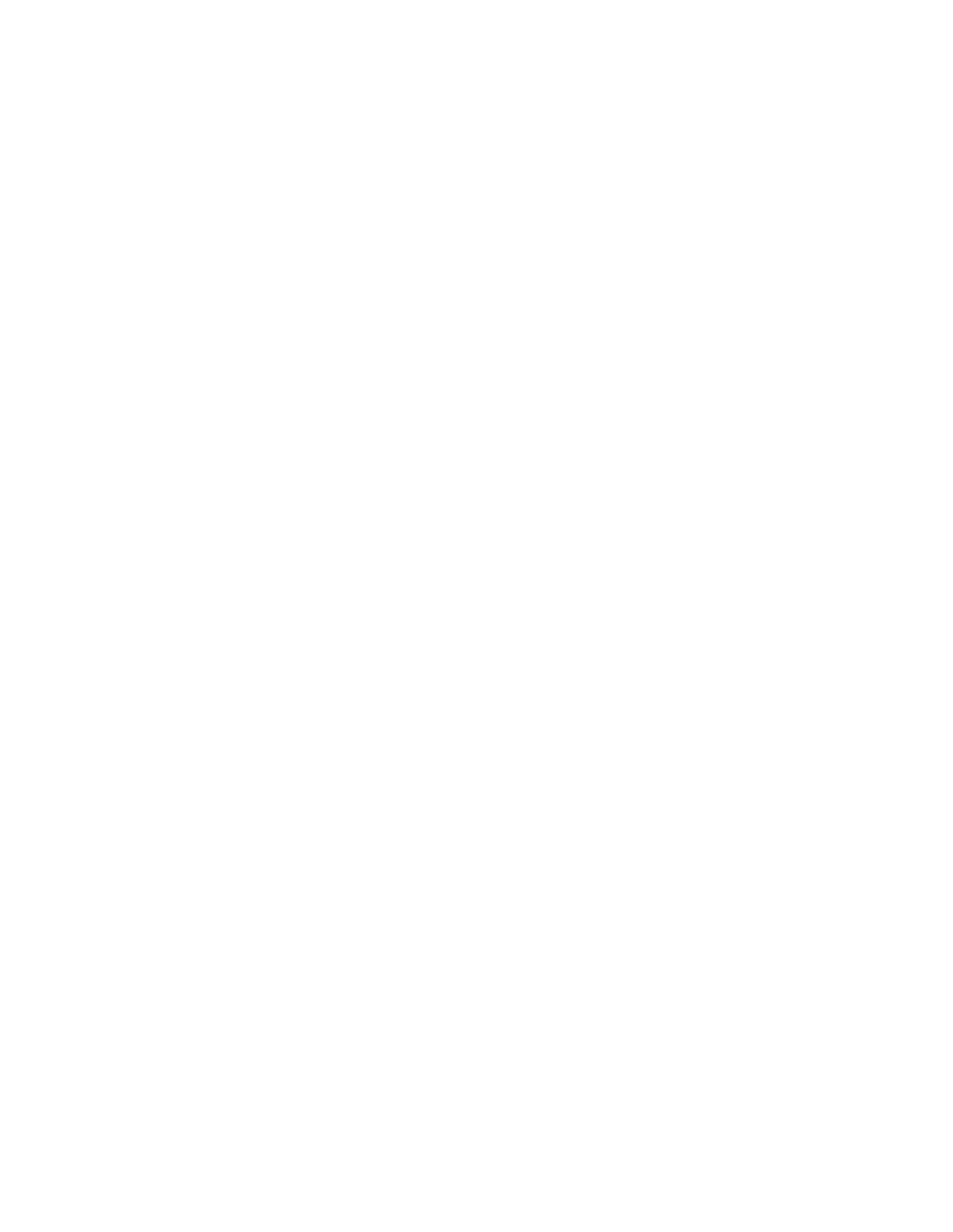### **Actuarial Methods and Assumptions**

Asset Valuation Method An asset valuation method is used to help smooth short term fluctuations in market value. The actuarial value of assets is equal to the prior year's actuarial value of assets adjusted as follows:

- 1. increased with actual contributions for the year;
- 2. reduced by actual benefit payments and expenses for the year;

3. increased by expected investment income calculated using the assumed rate of return

4. increased by phased in investment gains/(losses)

5. limited to no less than 80% of market value and no more than 120% of market value

Each year, the amount of investment gain/(loss) to be phased in is equal to the excess of the plan's market value over the sum of the expected asset value and the unrecognized balances of investment gains/(losses) for the previous five years. 20% of this amount plus 20% of the similar amounts calculated in each of the four preceding years are summed and recognized as the amount of phasedin gains recognized in the current year.

#### **Actuarial Valuation for Plan Year Beginning January 1, 2021 Page 15 City of Ladue Firemen and Policemen's Pension Plan**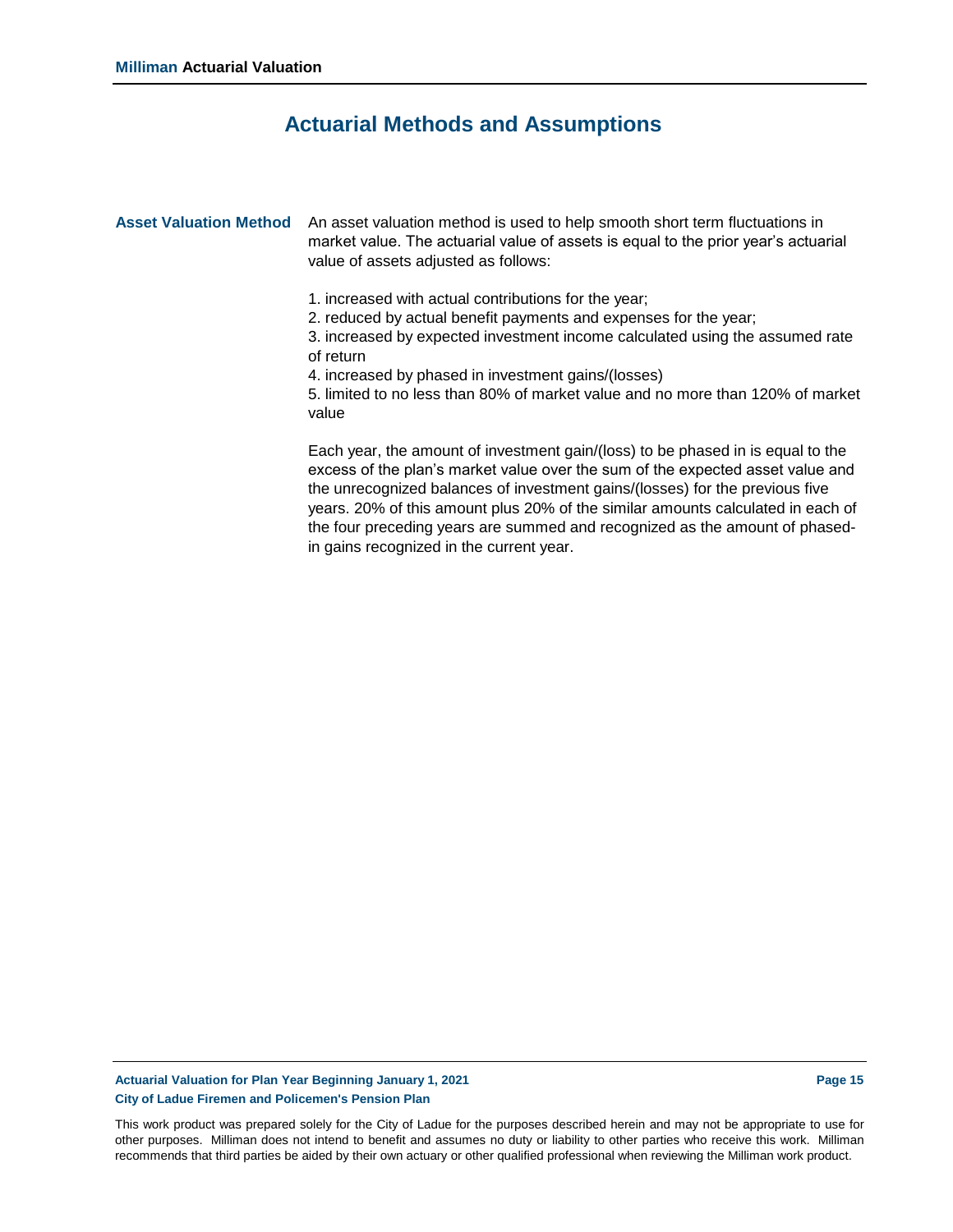## **Summary of Plan Provisions**

A summary of the current primary provisions of the Plan is presented below. A complete description of the provisions can be found in Ordinance 1932, as amended by Ordinances 2032 and 2056

| <b>Effective Date</b>              | Originally effective May 1, 1947; most recently restated<br>effective November 19, 2007 and most recently amended<br>December 17, 2012.                                                                                                                          |
|------------------------------------|------------------------------------------------------------------------------------------------------------------------------------------------------------------------------------------------------------------------------------------------------------------|
| <b>Eligibility</b>                 | Any salaried uniformed employee of the Fire Department or<br>Police Department of the City of Ladue becomes eligible after<br>his first hour of employment.                                                                                                      |
| <b>Employee Contributions</b>      | Each Employee shall contribute 6.0% of salary to the Pension<br>Fund in 2014 and thereafter. Contributions accumulate at an<br>interest rate of 4% as established by the Board of Trustees.                                                                      |
| <b>Salary</b>                      | Calendar year compensation paid to an employee by the City<br>of Ladue, including LTD premiums, temporary disability<br>payments, and employee contributions to an eligible deferred<br>compensation plan, cafeteria plan, or transportation expense<br>program. |
| <b>Final Average Salary (FAS)</b>  | Average monthly salary during the last 60 months of<br>employment, or average monthly salary during an employee's<br>entire employment if employed less than 60 months. The<br>FAS for a disabled participant is determined as of the Date of<br>Disability.     |
| <b>Career Average Salary (CAS)</b> | Average monthly salary during an employee's entire<br>employment. The CAS for a disabled participant is<br>determined as of the Date of Disability.                                                                                                              |
| <b>Years of Service</b>            | Sum of continuous periods of service from date of hire to date<br>of termination, including periods on LTD, Family and Medical<br>Leave, and absences without pay lasting less than 31<br>consecutive days. Does not include partial years of service.           |

#### **Actuarial Valuation for Plan Year Beginning January 1, 2021 Page 16 City of Ladue Firemen and Policemen's Pension Plan**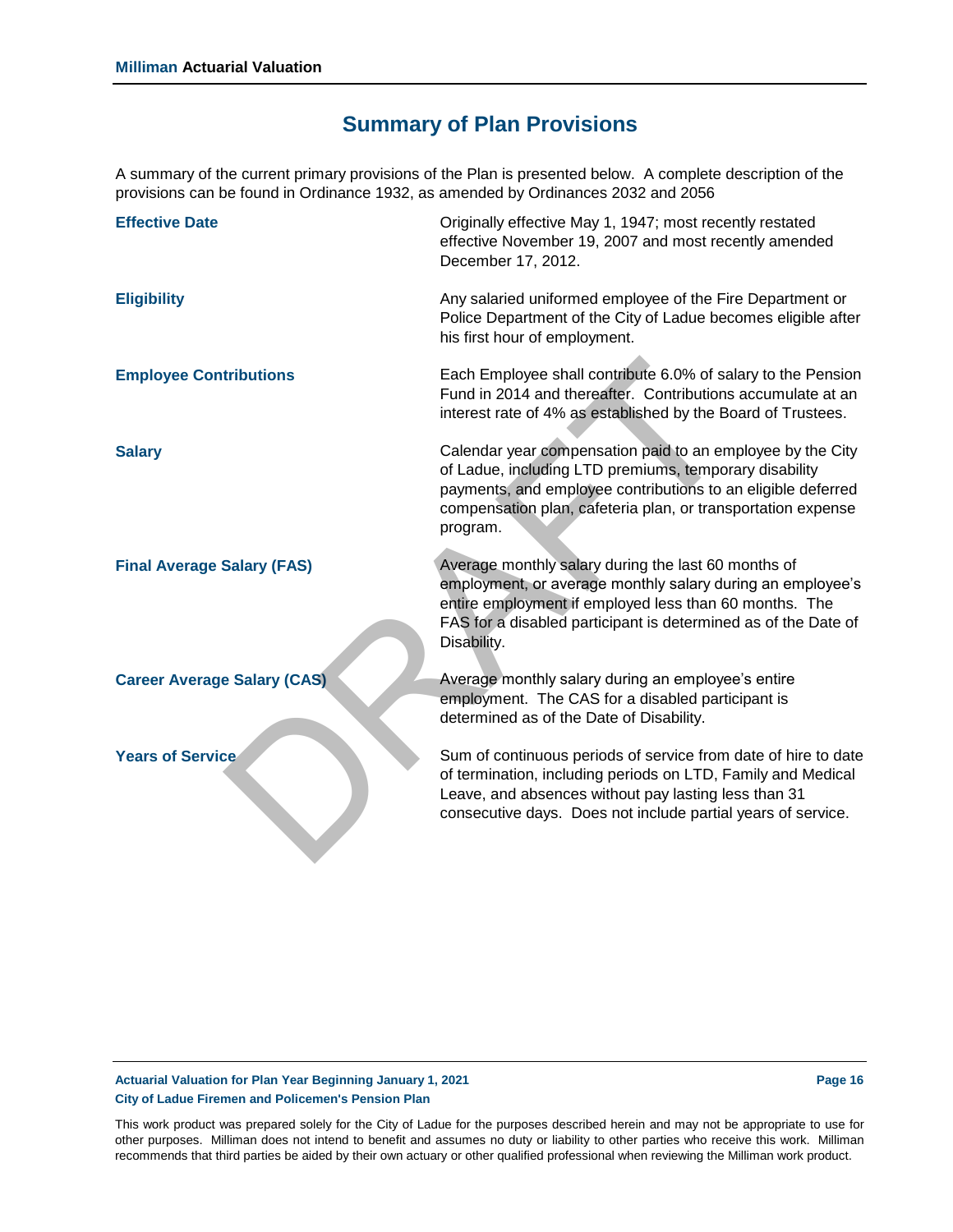### **Summary of Plan Provisions**

### **Normal Retirement**

|                            | Eligibility: | Age 55 with 10 Years of Service.                                                                                                                                                                                                                                                                                                                                                   |
|----------------------------|--------------|------------------------------------------------------------------------------------------------------------------------------------------------------------------------------------------------------------------------------------------------------------------------------------------------------------------------------------------------------------------------------------|
|                            | Benefit:     | Employees hired prior to January 1, 2013:                                                                                                                                                                                                                                                                                                                                          |
|                            |              | Less than 20 Years of Service: 2% of CAS multiplied by<br>Years of Service.                                                                                                                                                                                                                                                                                                        |
|                            |              | At least 20 Years of Service: 40% of FAS + 2.5% of FAS<br>multiplied by Years of Service in excess of 20 up to a<br>maximum of 10.                                                                                                                                                                                                                                                 |
|                            |              | Employees hired on or after January 1, 2013:                                                                                                                                                                                                                                                                                                                                       |
|                            |              | Less than 30 Years of Service: 2% of CAS multiplied by<br>Years of Service.                                                                                                                                                                                                                                                                                                        |
|                            |              | At least 30 Years of Service: 60% of FAS.                                                                                                                                                                                                                                                                                                                                          |
| <b>Disability Benefit</b>  |              |                                                                                                                                                                                                                                                                                                                                                                                    |
|                            | Eligibility: | 10 years of Credited Service including period of Disability.                                                                                                                                                                                                                                                                                                                       |
|                            | Benefit:     | Disability Benefits are paid outside the Plan by the City's Long-<br>Term Disability Plan for disabilities that occur after January 1,<br>2008. Upon attaining Early or Normal Retirement eligibility, a<br>disabled member is entitled to the Early or Normal Retirement<br>Benefit based on FAS at Date of Disability and Credited<br>Service including the period while on LTD. |
| <b>Early Retirement</b>    |              |                                                                                                                                                                                                                                                                                                                                                                                    |
|                            | Eligibility: | Age 50 with 10 Years of Service.                                                                                                                                                                                                                                                                                                                                                   |
|                            | Benefit:     | Accrued Benefit based on FAS or CAS and Years of Service<br>at retirement actuarially reduced for early commencement.                                                                                                                                                                                                                                                              |
| <b>Deferred Retirement</b> |              | A member may defer his pension after age 55 upon discretion of the City Council.                                                                                                                                                                                                                                                                                                   |
|                            |              |                                                                                                                                                                                                                                                                                                                                                                                    |

### **Actuarial Valuation for Plan Year Beginning January 1, 2021 Page 17 City of Ladue Firemen and Policemen's Pension Plan**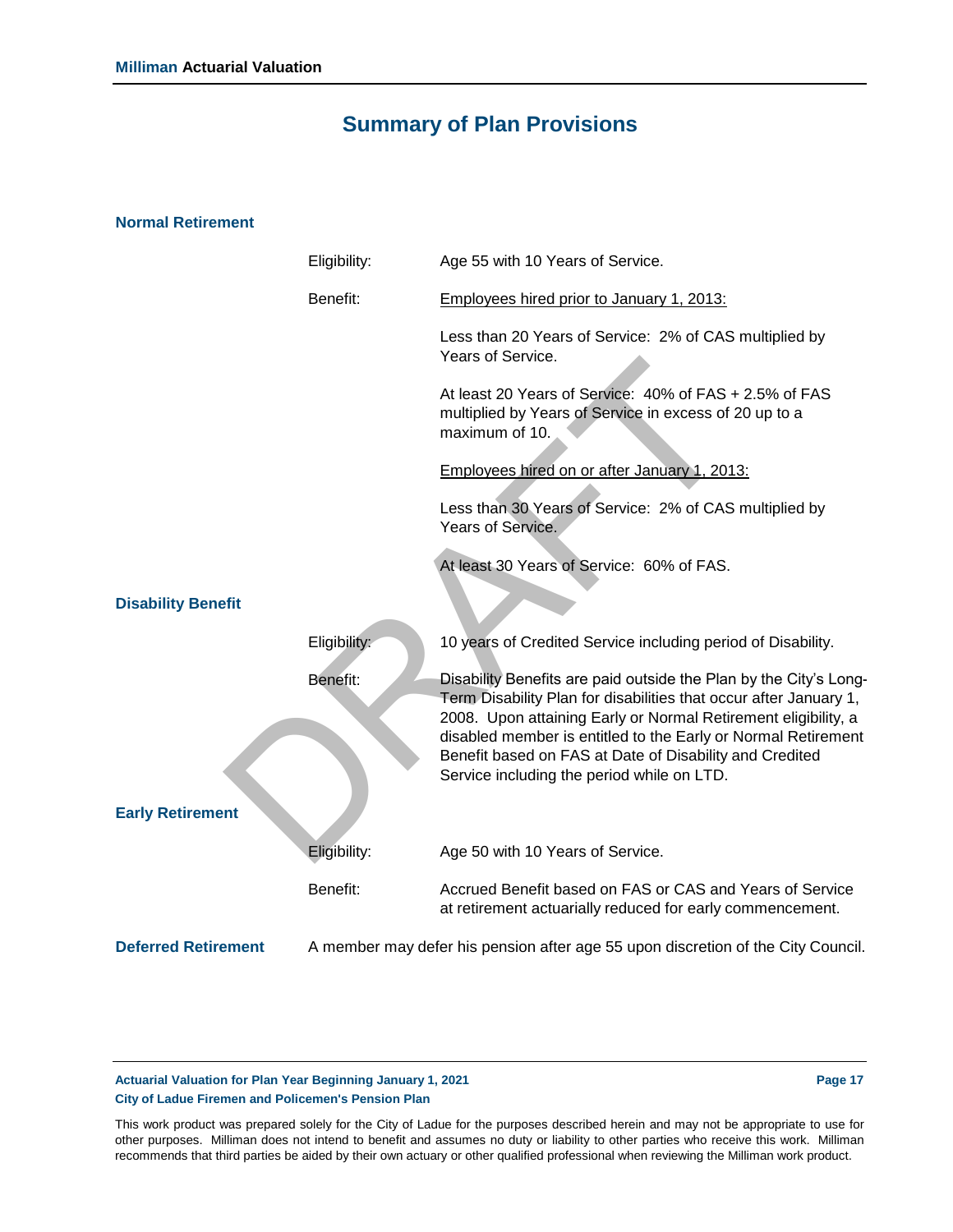### **Summary of Plan Provisions**

#### **Vested Termination Benefit**

Less than 10 Years of Service: Refund of contributions with interest.

At least 10 Years of Service: Either refund of contributions with interest or the participant's Accrued Benefit based on FAS or CAS and Credited Service at termination actuarially adjusted for date of retirement.

#### **Death Benefit**

|                          | <b>Active Duty:</b>                                                                                                                                                                                                                      | 50% of FAS plus 10% of FAS for each Dependent Child to a<br>maximum of three.                                                                                                                               |  |  |  |  |
|--------------------------|------------------------------------------------------------------------------------------------------------------------------------------------------------------------------------------------------------------------------------------|-------------------------------------------------------------------------------------------------------------------------------------------------------------------------------------------------------------|--|--|--|--|
|                          | Active Non-Duty:                                                                                                                                                                                                                         | 5% of FAS multiplied by Years of Service up to a maximum of<br>24% of FAS plus 2% of FAS multiplied by Years of Service up<br>to a maximum of 10% of FAS for each Dependent Child to a<br>maximum of three. |  |  |  |  |
|                          |                                                                                                                                                                                                                                          | Duty Disability (Disabled prior to January 1, 2008):                                                                                                                                                        |  |  |  |  |
|                          |                                                                                                                                                                                                                                          | 40% of FAS plus 10% of FAS for each Dependent Child to a<br>maximum of three.                                                                                                                               |  |  |  |  |
|                          |                                                                                                                                                                                                                                          | Non-Duty Disability (Disabled prior to January 1, 2008):                                                                                                                                                    |  |  |  |  |
|                          |                                                                                                                                                                                                                                          | Two thirds of the benefit the disabled retiree was receiving<br>plus one third of the benefit the disabled retiree was receiving<br>for each Dependent Child to a maximum of three.                         |  |  |  |  |
| <b>Adjustment (COLA)</b> |                                                                                                                                                                                                                                          |                                                                                                                                                                                                             |  |  |  |  |
|                          | Benefits commencing on or after April 17, 1972 are adjusted each January 1 for<br>an annual COLA based on the Consumer Price Index on September 30 prior to<br>the adjustment date. COLAs are limited to a maximum annual increase of 2% |                                                                                                                                                                                                             |  |  |  |  |

#### **Cost-of-Living Adjustment (COLA)**

Benefits commencing on or after April 17, 1972 are adjusted each January 1 for an annual COLA based on the Consumer Price Index on September 30 prior to the adjustment date. COLAs are limited to a maximum annual increase of 2% and a lifetime maximum of 20%. If the CPI is less than 1% during a year, there shall be no adjustment, and if the CPI is negative, there shall be no adjustment unless the decrease is 2% or more. Retirees and disabled members (who became disabled prior to January 1, 2008) first become eligible for the COLA on the second January  $1<sup>st</sup>$  following retirement.

| Normal Form of Payment Life Annuity with a 50% post retirement death benefit payable to a spouse (who |
|-------------------------------------------------------------------------------------------------------|
| has attained age 50) and eligible children (single and below age 18).                                 |

**Actuarial Valuation for Plan Year Beginning January 1, 2021 Page 18 City of Ladue Firemen and Policemen's Pension Plan**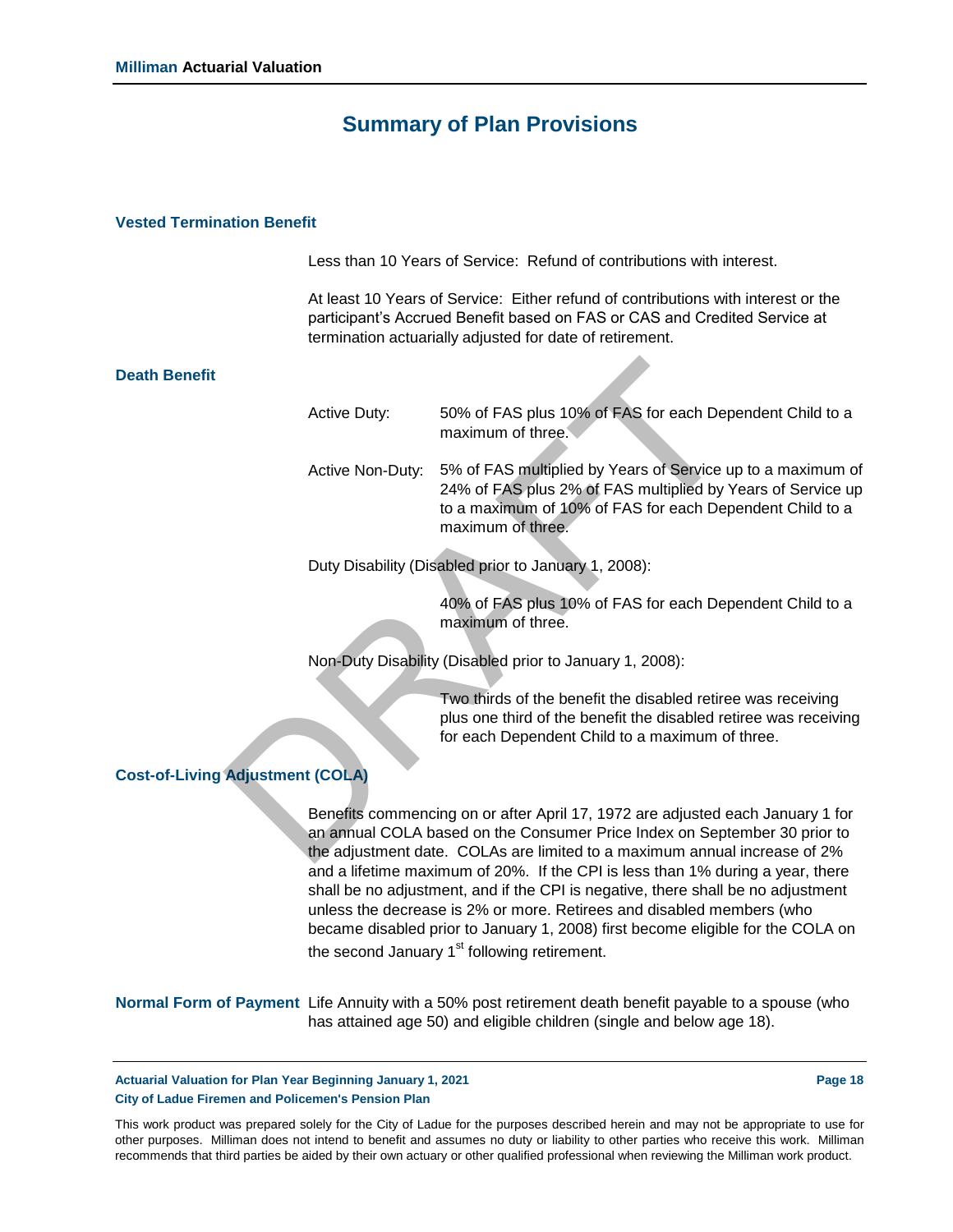### **Summary of Member Data**

|                                                                | <b>January 1, 2020</b> | <b>January 1, 2021</b> |
|----------------------------------------------------------------|------------------------|------------------------|
| <b>Active Members</b>                                          |                        |                        |
| Count                                                          | 59                     | 59                     |
| Plan Compensation                                              | \$5,528,322            | \$5,811,363            |
| <b>Average Compensation</b>                                    | \$93,700               | \$98,498               |
| Average Age                                                    | 41.5                   | 40.9                   |
| <b>Average Service</b>                                         | 12.0                   | 11.2                   |
| <b>Retired Members (Including Beneficiaries and Disableds)</b> |                        |                        |
| Count*                                                         | 67                     | 66                     |
| <b>Total Monthly Benefits</b>                                  | \$217,750              | \$219,330              |
| <b>Average Monthly Benefits</b>                                | \$3,250                | \$3,323                |
| <b>Terminated Vested Members</b>                               |                        |                        |
| Count                                                          | 5                      | 6                      |
| <b>Total Monthly Benefits</b>                                  | \$10,791               | \$14,392               |
| <b>Average Monthly Benefits</b>                                | \$2,158                | \$2,399                |
| <b>Terminated Nonvested Due Refund of Contributions</b>        |                        |                        |
| Count                                                          | $\mathbf 0$            | $\mathbf 0$            |
| <b>Employee Contributions</b>                                  | \$0                    | \$0                    |
| *Includes 2 Children and 2 Alternate Payees                    |                        |                        |
|                                                                |                        |                        |

**Actuarial Valuation for Plan Year Beginning January 1, 2021 Page 19 City of Ladue Firemen and Policemen's Pension Plan**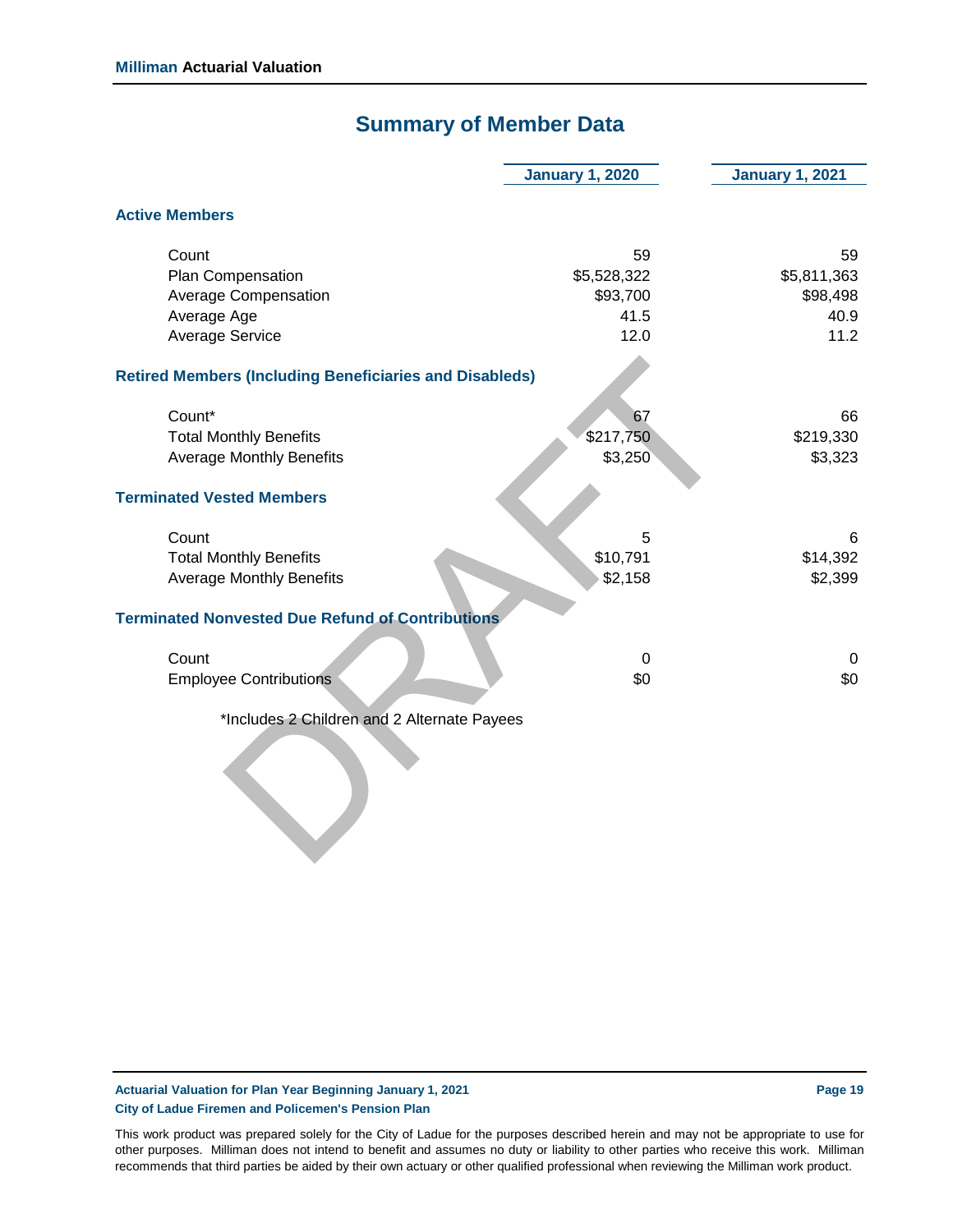|                                  |                | Distribution of Active Members by Age and by Years of Service<br>(as of January 1, 2021) |                |                |          |                                  |              |  |                                                                       |                |    |  |  |
|----------------------------------|----------------|------------------------------------------------------------------------------------------|----------------|----------------|----------|----------------------------------|--------------|--|-----------------------------------------------------------------------|----------------|----|--|--|
| <b>Attained Age</b>              | <b>Under 1</b> | 1 to 4                                                                                   | 5 to 9         |                |          | <b>Years of Credited Service</b> |              |  | 10 to 14 15 to 19 20 to 24 25 to 29 30 to 34 35 to 39 40 and up Total |                |    |  |  |
|                                  |                |                                                                                          |                |                |          |                                  |              |  |                                                                       |                |    |  |  |
| Under 25                         |                |                                                                                          |                |                |          |                                  |              |  |                                                                       |                |    |  |  |
|                                  |                |                                                                                          |                |                |          |                                  |              |  |                                                                       |                |    |  |  |
| 25 to 29<br>30 to 34             |                |                                                                                          |                |                |          |                                  |              |  |                                                                       |                |    |  |  |
|                                  |                |                                                                                          |                |                | -0       |                                  |              |  |                                                                       |                | 12 |  |  |
| 35 to 39<br>40 to 44             |                |                                                                                          |                |                |          |                                  |              |  |                                                                       |                | 14 |  |  |
| 45 to 49<br>50 to 54<br>55 to 59 |                |                                                                                          |                |                |          |                                  |              |  |                                                                       |                | 12 |  |  |
|                                  |                |                                                                                          |                | $\overline{0}$ |          |                                  |              |  |                                                                       |                |    |  |  |
|                                  |                |                                                                                          | $\overline{0}$ | $\theta$       |          |                                  |              |  |                                                                       |                |    |  |  |
| 60 to 64                         |                |                                                                                          |                |                |          |                                  |              |  |                                                                       |                |    |  |  |
| 65 to 69                         |                |                                                                                          |                |                |          |                                  |              |  |                                                                       |                |    |  |  |
| 70 and up                        |                |                                                                                          |                |                |          |                                  |              |  |                                                                       |                |    |  |  |
| <b>Total</b>                     |                | ⇁                                                                                        |                | 14             | 12<br>10 | 5                                | $\mathbf{3}$ |  | $\overline{0}$                                                        | $\overline{0}$ | 59 |  |  |
|                                  |                |                                                                                          |                |                |          |                                  |              |  |                                                                       |                |    |  |  |

# **Distribution of Active Members by Age and by Years of Service**

**Actuarial Valuation for Plan Year Beginning January 1, 2021 Page 20 City of Ladue Firemen and Policemen's Pension Plan**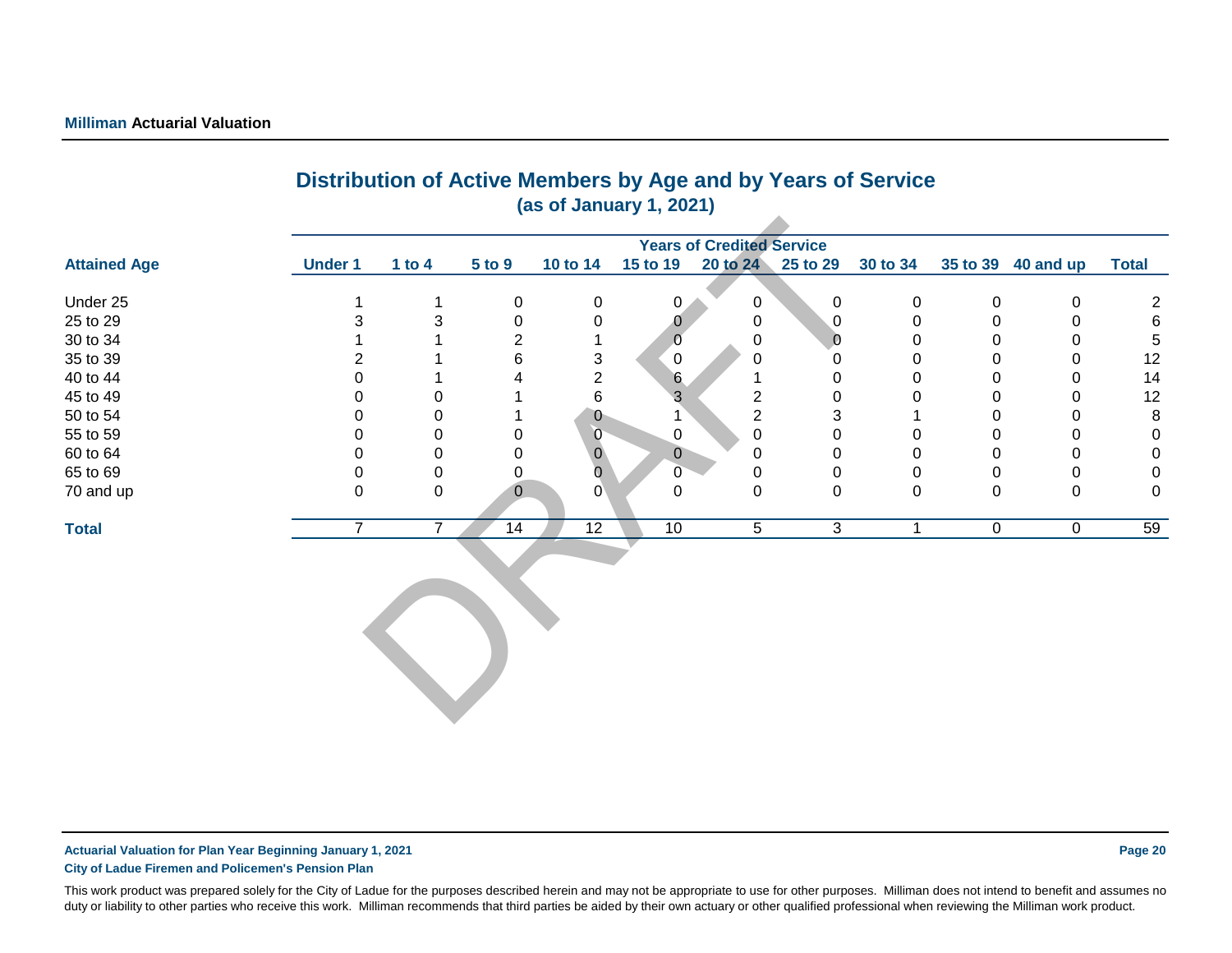| <b>Active</b><br><b>Members</b> | <b>Members</b><br>in<br><b>Pay Status</b> | <b>Terminated</b><br><b>Vested</b><br><b>Members</b> | <b>Total</b>   |
|---------------------------------|-------------------------------------------|------------------------------------------------------|----------------|
| 59                              | 67                                        | 5                                                    | 131            |
| 7                               | 0                                         | 0                                                    | 7              |
| $\mathbf 0$                     | 0                                         | 0                                                    | 0              |
| (2)                             | 3                                         | 0                                                    | 1              |
| 0                               | (1)                                       | 0                                                    | (1)            |
| 0                               | 0                                         | 0                                                    | 0              |
| 0                               | (2)                                       | 0                                                    | (2)            |
| $\boldsymbol{0}$                | $\overline{2}$                            | 0                                                    | $\overline{2}$ |
| $\overline{0}$                  | (3)                                       | 0                                                    | (3)            |
| (1)                             | 0                                         | 1                                                    | 0              |
| (4)                             | $\overline{0}$                            | $\overline{0}$                                       | (4)            |
| 0                               | $\mathbf 0$                               | $\Omega$                                             | 0              |
| $\mathsf 0$                     | (1)                                       | $\mathbf{1}$                                         | $\mathbf 0$    |
| $\overline{59}$                 | 66                                        | $\overline{6}$                                       | 131            |
|                                 |                                           |                                                      |                |
|                                 |                                           | *Members in Pay Status includes 3 Alternate Payees   |                |

### **Summary of Changes in Member Data**

**Actuarial Valuation for Plan Year Beginning January 1, 2021 Page 21 City of Ladue Firemen and Policemen's Pension Plan**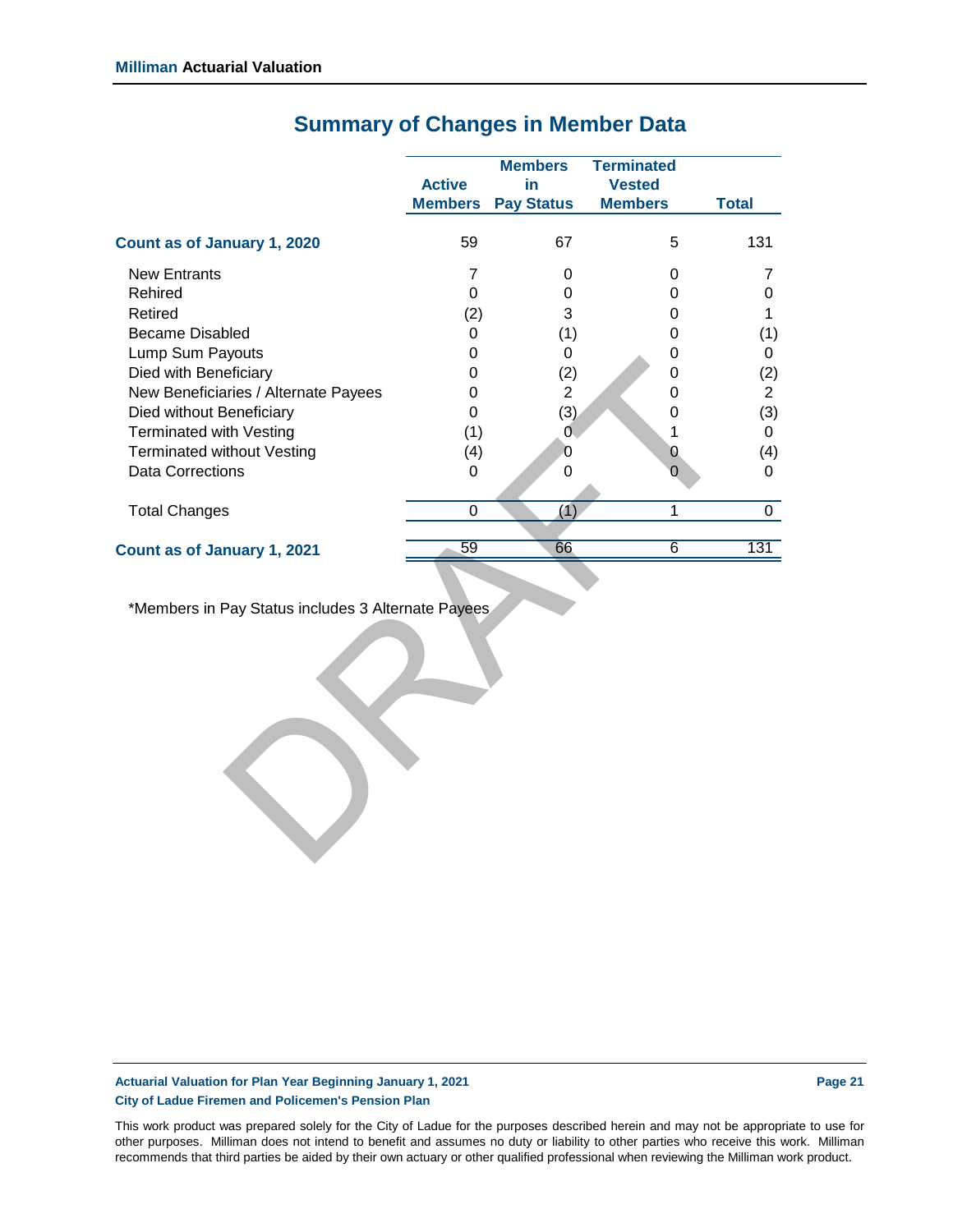### **Member Data**



| 1/1/2017                                | 1/1/2018 | 1/1/2019 | 1/1/2020 | 1/1/2021 |
|-----------------------------------------|----------|----------|----------|----------|
| 58                                      | 58       | 58       | 59       | 59       |
| 4                                       |          |          |          | 6        |
| <b>Terminated Nonvesteds Due Refund</b> |          |          |          |          |
| 64                                      | 67       | 67       | 67       | 66       |
| 126                                     | 128      | 129      | 1 21     |          |
|                                         |          |          |          |          |

### **Actuarial Valuation for Plan Year Beginning January 1, 2021 Page 22 City of Ladue Firemen and Policemen's Pension Plan**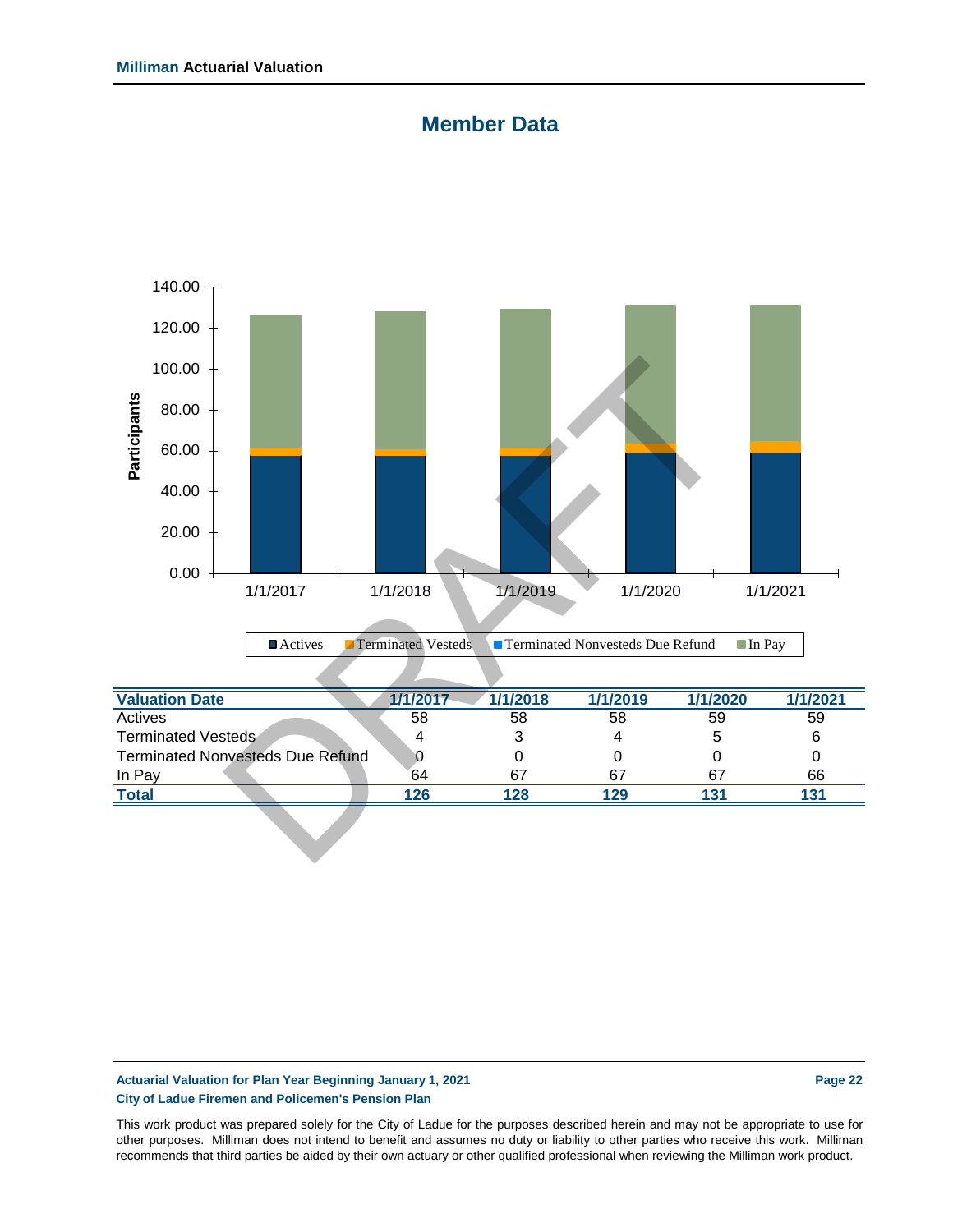



### **Actuarial Valuation for Plan Year Beginning January 1, 2021 Page 23 City of Ladue Firemen and Policemen's Pension Plan**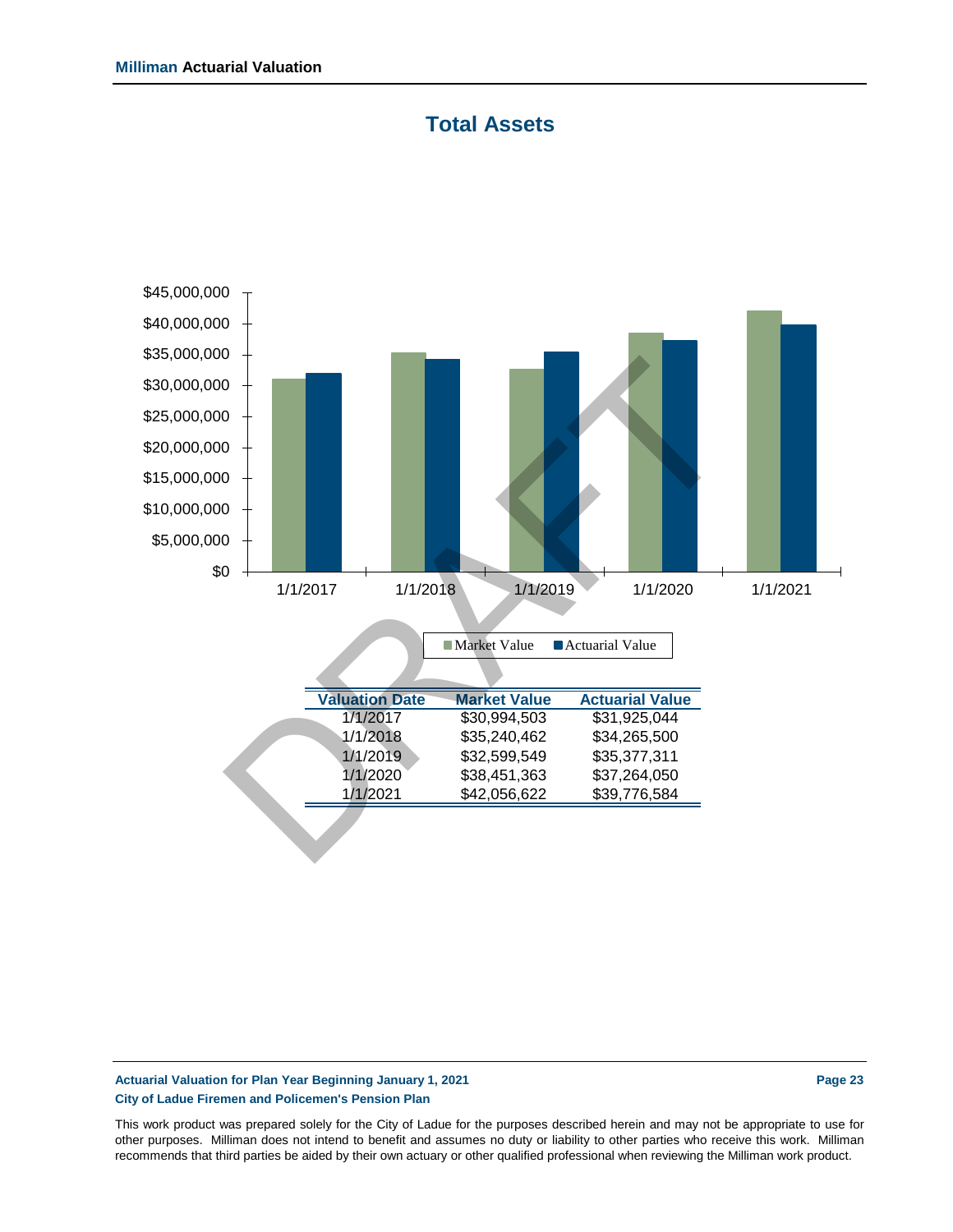

**Rate of Return (%) on Total Assets**

#### **Actuarial Valuation for Plan Year Beginning January 1, 2021 Page 24 City of Ladue Firemen and Policemen's Pension Plan**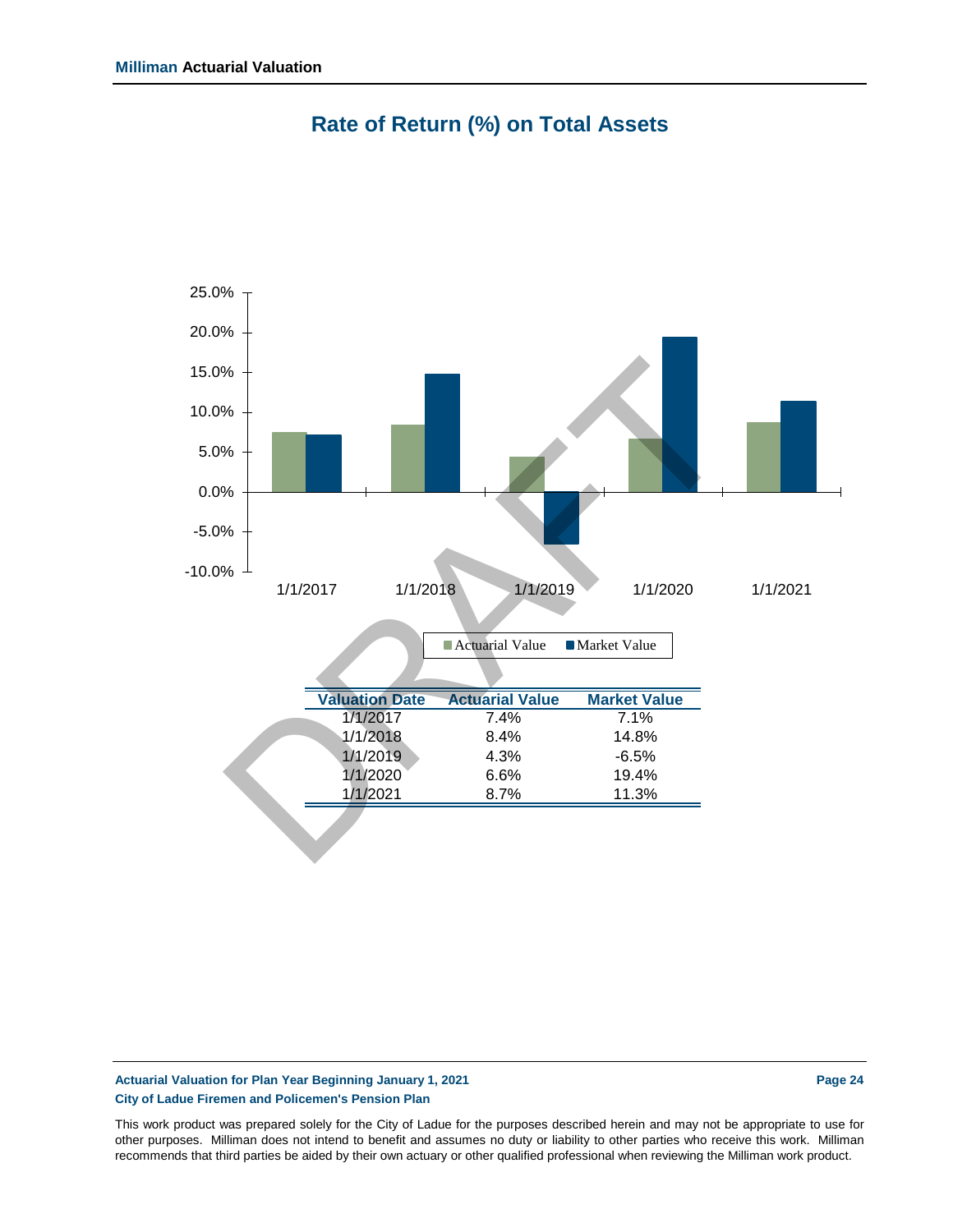

### **Funded Ratio: Actuarial Value of Assets (AVA) vs. Actuarial Accrued Liability (AAL)**

#### **Actuarial Valuation for Plan Year Beginning January 1, 2021 Page 25 City of Ladue Firemen and Policemen's Pension Plan**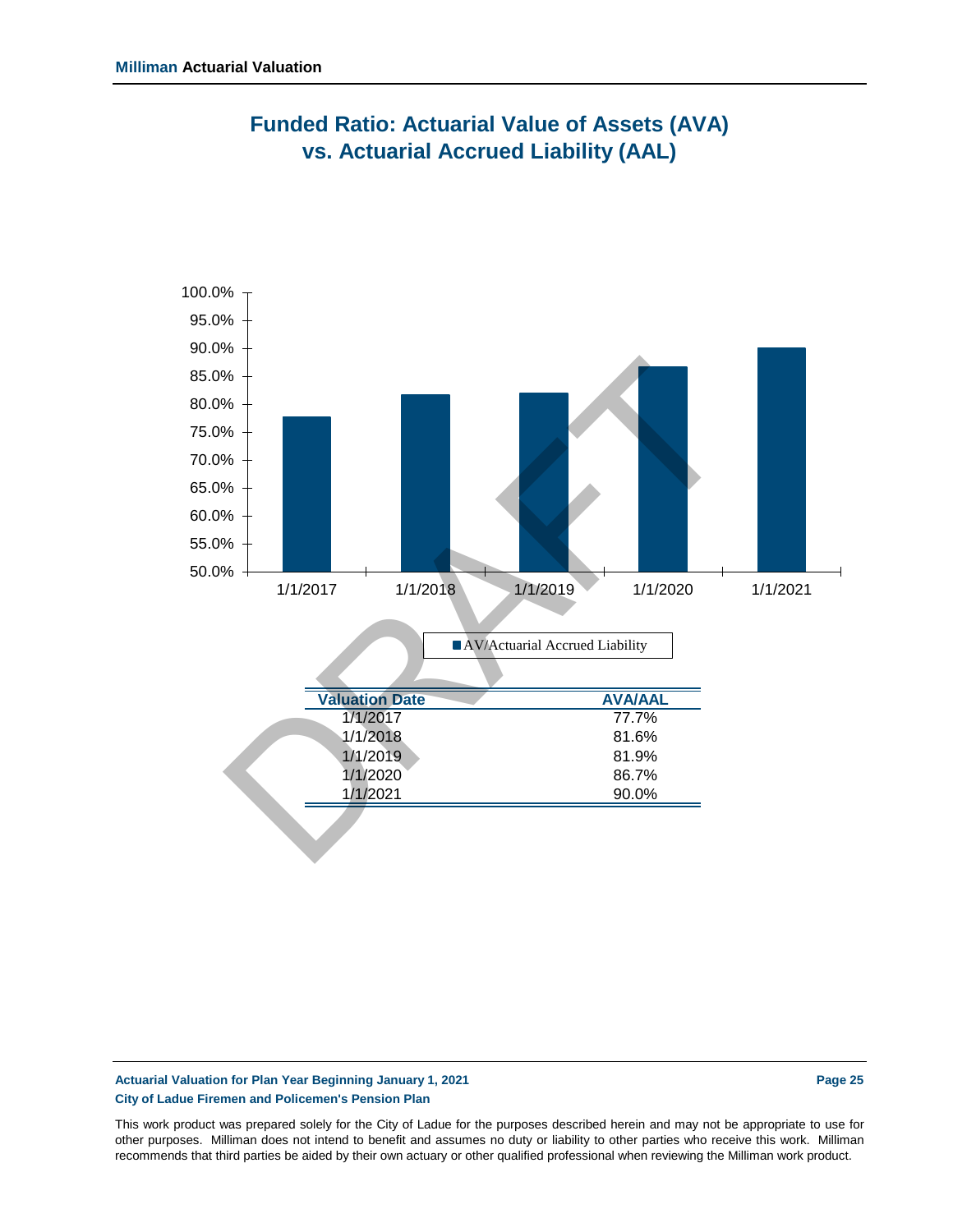



#### **Actuarial Valuation for Plan Year Beginning January 1, 2021 Page 26 City of Ladue Firemen and Policemen's Pension Plan**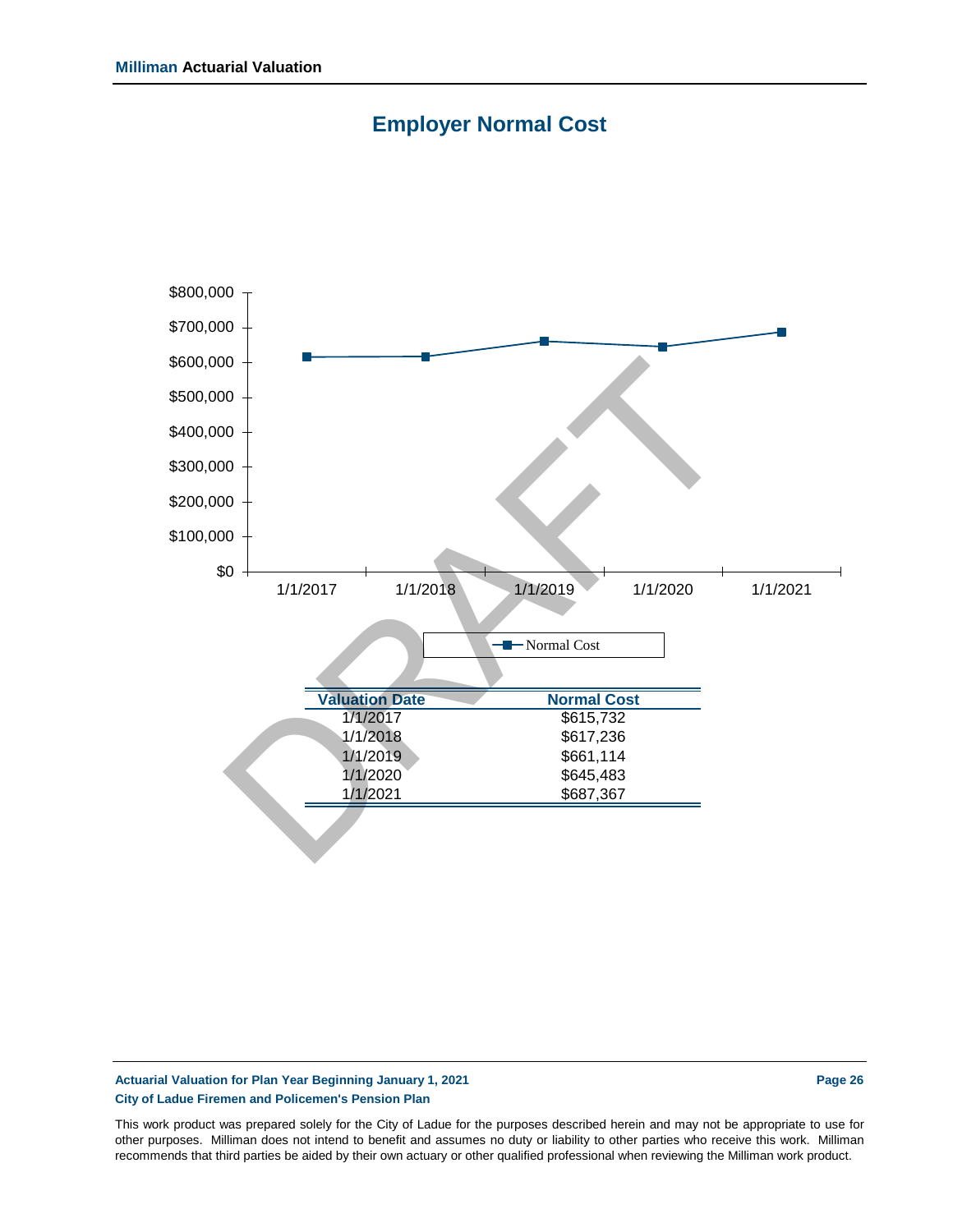



### **Actuarial Valuation for Plan Year Beginning January 1, 2021 Page 27 City of Ladue Firemen and Policemen's Pension Plan**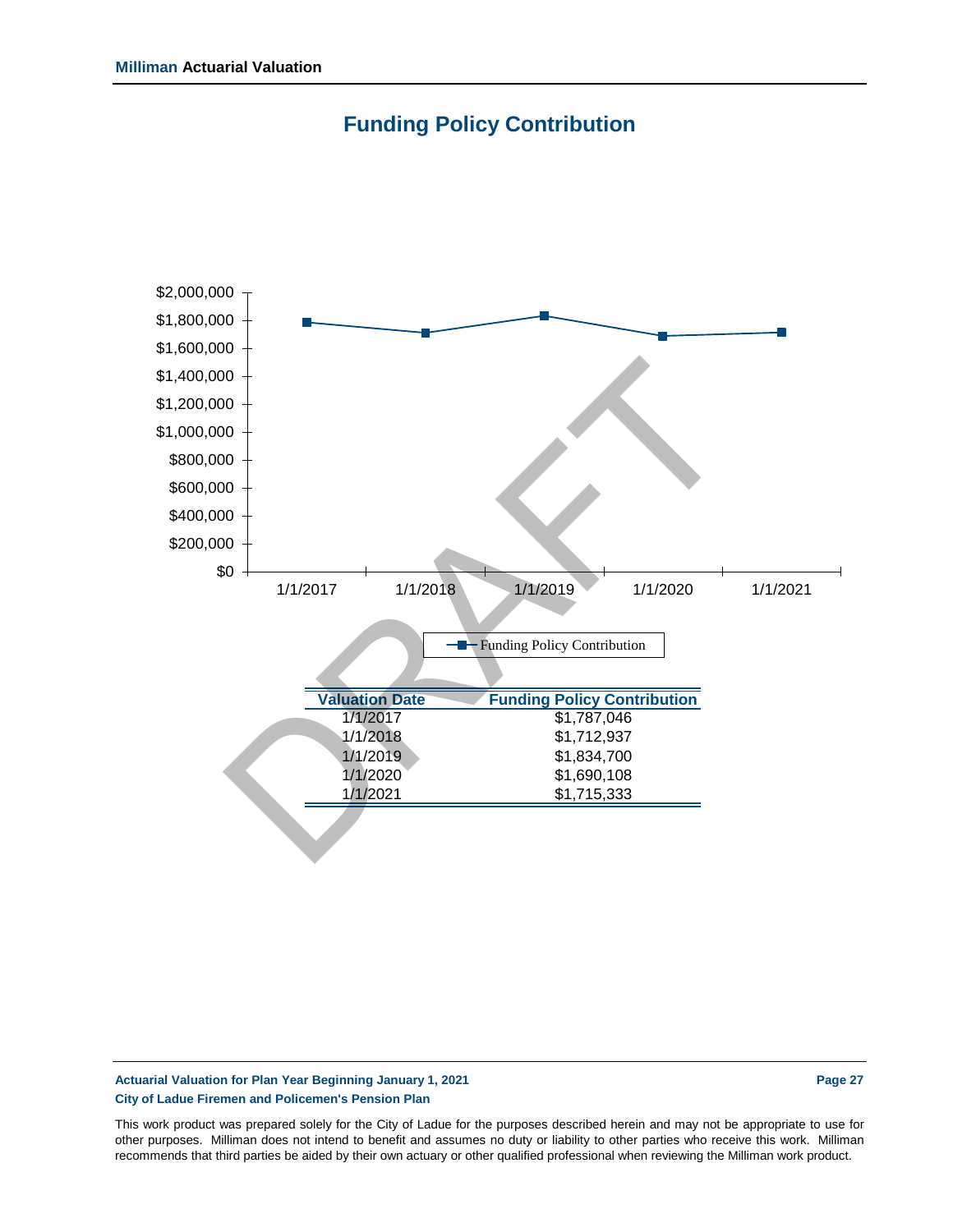### **Actuarial Standard of Practice (ASOP 51)**

The purpose of this appendix is to identify, assess, and provide illustrations of risks that are significant to the Plan, and in some cases to the Plan's participants.

The results of the actuarial valuation are based on one set of reasonable assumptions. However, it is almost certain that future experience will not exactly match the assumptions. As an example, investments may perform better or worse than assumed in any single year and over any longer time horizon. It is therefore important to consider the potential impacts of these potential differences when making decisions that may affect the future financial health of the Plan, or of the Plan's participants.

In addition, as plans mature they accumulate larger pools of assets and liabilities. This increases the potential risk to plan funding and the finances of those who are responsible for plan funding. As an example, it is more difficult for a plan sponsor to deal with the effects of a 10% investment loss on a plan with \$1 Billion in assets and liabilities than if the same plan sponsor is responsible for a 10% investment loss on a plan with \$1 Million in assets and liabilities. Since pension plans make long-term promises and rely on long-term funding, it is important to consider how mature the plan is today, and how mature it may become in the Infiancial neaturi of the Piatri, of of the Piatris participants.<br>
Ilans mature they accumulate larger pools of assets and liabilities. This include<br>
plan functing and the finances of those who are responsible for plan for

Actuarial Standard of Practice No. 51 (ASOP 51) addresses these issues by providing actuaries with guidance for assessing and disclosing the risk associated with measuring pension liabilities and the determination of pension plan contributions. Specifically, it directs the actuary to:

- Identify risks that may be significant to the plan.
- Assess the risks identified as significant to the plan.
- Disclose plan maturity measures and historical information that are significant to understanding the plan's risks.

ASOP 51 states that if in the actuary's professional judgment, a more detailed assessment would be significantly beneficial in helping the individuals responsible for the plan to understand the risks identified by the actuary, then the actuary should recommend that such an assessment be performed.

This appendix uses the framework of ASOP 51 to communicate important information about: significant risks to the Plan, the Plan's maturity, and relevant historical Plan data.

| <b>Maturity Risk</b> | Definition:     | This is the potential for total plan liabilities to become more<br>heavily weighted toward inactive liabilities over time.                                                              |
|----------------------|-----------------|-----------------------------------------------------------------------------------------------------------------------------------------------------------------------------------------|
|                      | Identification: | The Plan is subject to maturity risk because as Plan assets<br>and liabilities continue to grow, the impact of any gains or<br>losses on the assets or liabilities also becomes larger. |
|                      | Assessment:     | Currently assets are equal to 17.8 times last year's<br>contributions indicating a one-year asset loss of 10% would<br>be equal to 1.78 times last year's contributions.                |

**Actuarial Valuation for Plan Year Beginning January 1, 2021 Page 28 City of Ladue Firemen and Policemen's Pension Plan**